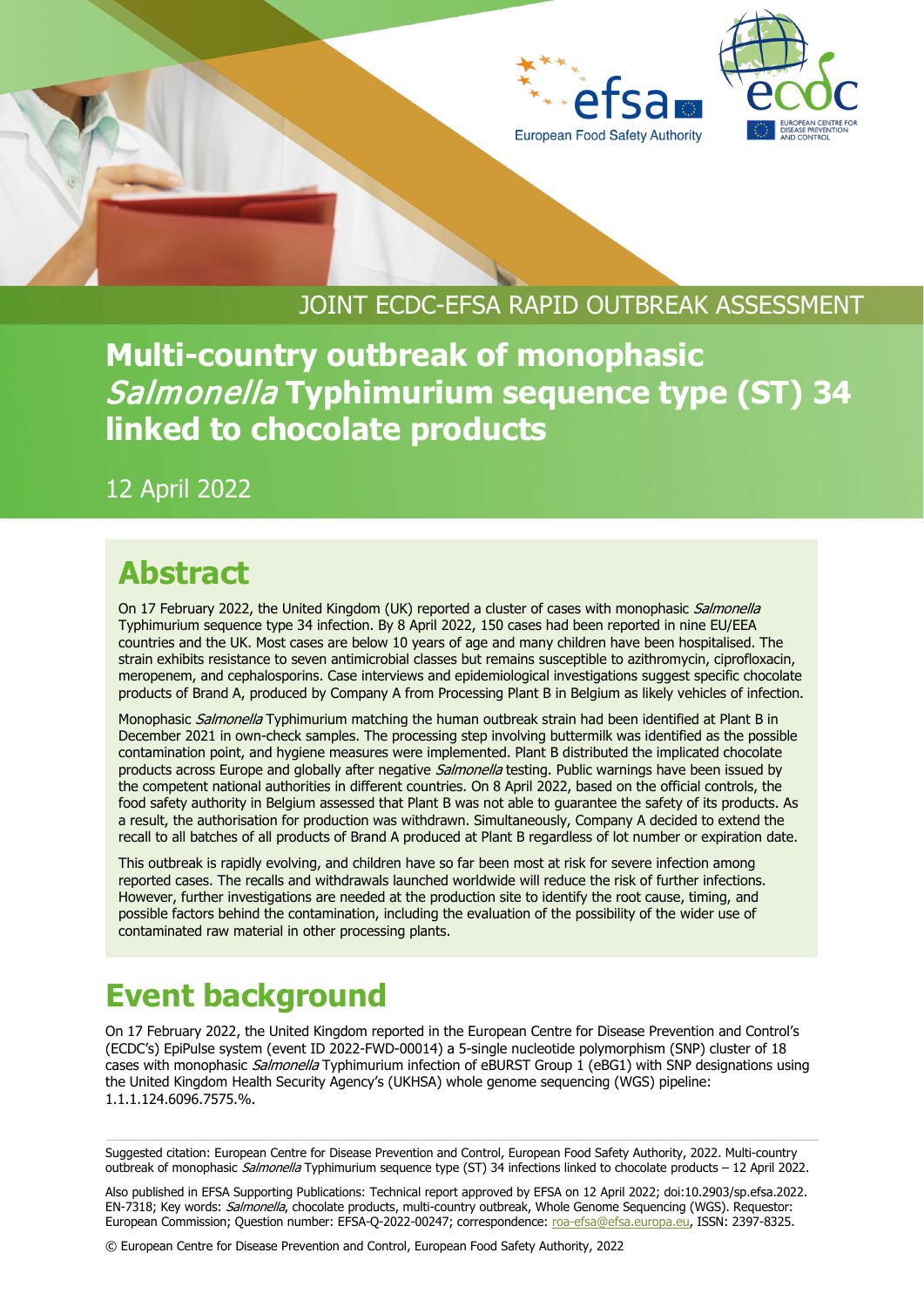Two representative UK isolates are publicly available in the European Bioinformatics Institute/European Nucleotide Archive (EBI/ENA) with genome codes SRR17830210 and SRR18021617. The EnteroBase cgMLST hierarchical clustering designation for the outbreak isolates is HC5\_296366 [1,2].

Comparisons of the national sequences with the outbreak strains in the United Kingdom (UK) revealed cases with isolates genetically close to the UK strains. The increasing number of case reports from several EU/EEA countries and the UK triggered the investigations and initiation of a joint ECDC-EFSA Rapid Outbreak Assessment.

#### **Resistance profile**

According to the analyses in the UKHSA, the outbreak strain is **susceptible** to azithromycin (MIC = 4-8 mg/L), ciprofloxacin (MIC = <0.06 ml/L, meropenem (MIC = 0.03-0.06 mg/L), cephalosporins including cefotaxime (MIC  $= 0.25$  mg/L) and ceftazidime (MIC  $= 0.25$  mg/L).

The outbreak strain is **resistant** to six families of antibiotics:

- penicillins  $(b/aT<sub>EM-1</sub>)$ ;
- aminoglycosides (streptomycin, spectinomycin, kanamycin, and gentamycin (gene combination varies); strA-strB, aac(6')-Ia, aac(3)-IId, aph(6)-Id, aadA-2, aadA-8b, aadA-12, aadA-15 and aadA-17;
- phenicols (cmlA1, floR);
- sulfonamides (sul2 with some strains having an additional sul3 gene);
- trimethoprim (dfrA12); and
- tetracyclines (tetA and tetM).

In addition, some strains contained the  $lnu(F)$  gene encoding resistance to **lincosamide**, but this could not be confirmed phenotypically.

The resistance to aminoglycosides, phenicols, and trimethoprim is rare in monophasic S. Typhimurium and could therefore be used for screening of probable cases. However, France has noted that a minor proportion of their isolates matching the outbreak sequence have lost a DNA block containing several genes, including those encoding for this rare resistance.

# **European outbreak case definition**

The European outbreak case definition is as follows:

#### **A confirmed outbreak case**

A laboratory-confirmed monophasic Salmonella Typhimurium case with symptom onset on or after 1 October 2021 (date of sampling or date of receipt by the reference laboratory if date of onset is not available).

#### AND

- Fulfilling the following laboratory criteria: a monophasic S. Typhimurium ST34 isolate clustering with any of the two representative outbreak strains by:
	- the national cgMLST pipeline within five allelic differences (AD); OR
	- − clustering in a centralised whole genome sequencing (WGS) analysis within five ADs in a single linkage analysis; OR
	- − belonging to the same cgMLST HC5\_296366 cluster according to the EnteroBase scheme; OR
	- − falling into the 5-SNP (single nucleotide polymorphism) single linkage cluster 1.1.1.124.6096.7575.%
	- (t5.7575) (eburst group 1), according to the UK Health Security Agency (UKHSA) pipeline; OR
	- the national SNP pipeline within five SNPs.

#### **A probable outbreak case**

A laboratory-confirmed monophasic S. Typhimurium case with symptom onset on or after 1 October 2021 (date of sampling or date of receipt by the reference laboratory if date of onset is not available).

AND

• By phenotypical testing expressing resistance to ampicillin/amoxicillin, kanamycin/gentamicin, trimethoprim/co-trimoxazole (trimethoprim-sulfamethoxazole) and chloramphenicol.

OR

• MLVA (multilocus variable number tandem repeat analysis) profile 3-11-14-NA-0211 (determined by Belgium).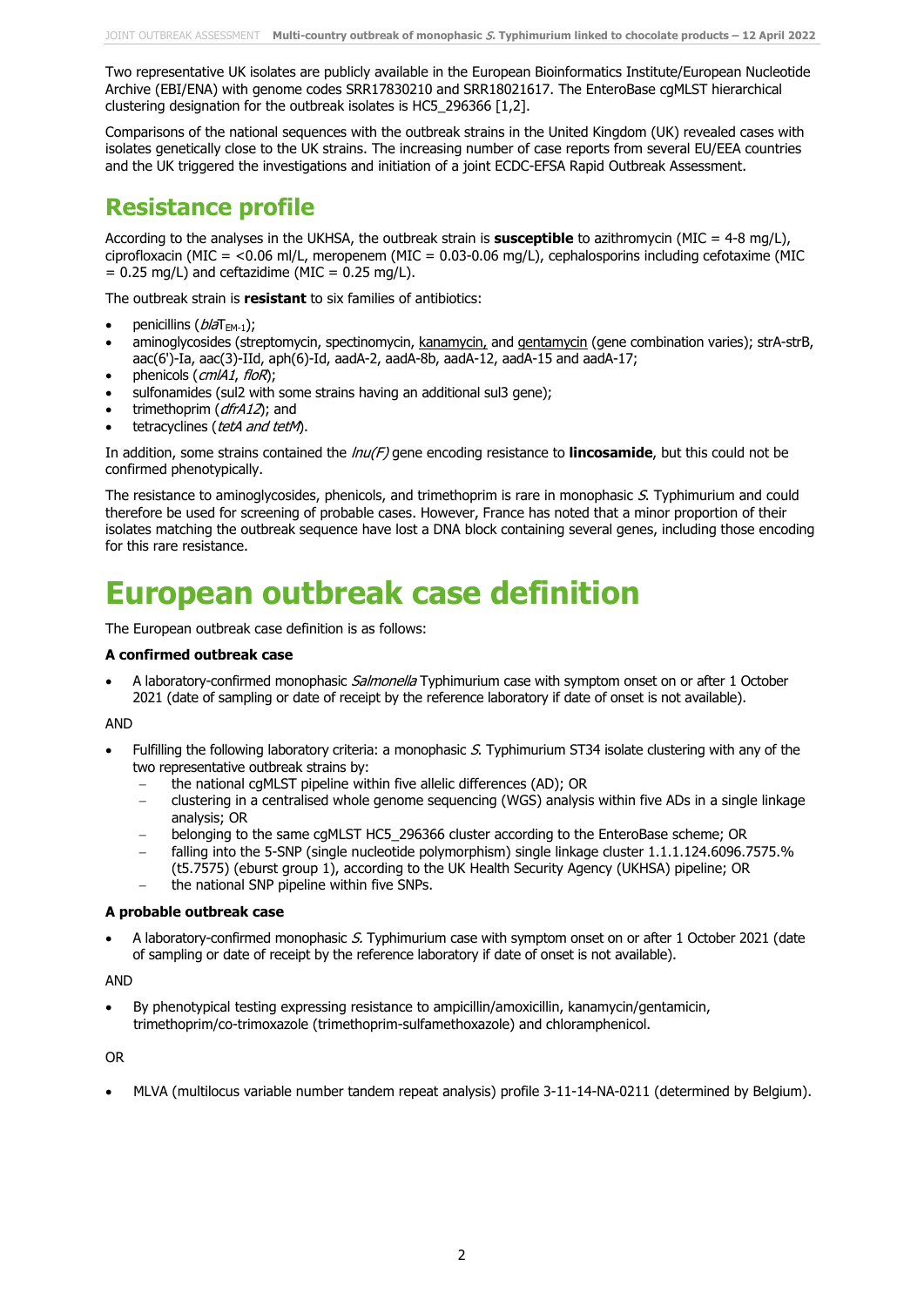# **Epidemiological and microbiological investigations of human cases**

As of 8 April 2022, 150 confirmed or probable cases of monophasic S. Typhimurium have been reported in nine EU/EEA countries and the UK (Table 1). After the alert by the UK on 17 February 2022, the reported number of cases more than doubled within three weeks, from 57 cases in five countries on 18 March (week 11) to 150 cases in 10 countries on 8 April 2022 (week 14) (Figure 1). The increase is most notable in France, Ireland, and the UK (Figure 1).

The first case was reported in the UK on 7 January 2022 with a sampling date on 21 December 2021. The latest sampling date has been reported for two cases in the UK on 28 March 2022. The majority of infections are among children younger than 10 years, and many of them have been hospitalised (Table 1).

| Table 1. Number of confirmed and probable cases of monophasic S. Typhimurium and proportion of |
|------------------------------------------------------------------------------------------------|
| hospitalisations by country, as of 8 April 2022                                                |

| <b>Country</b>      | <b>Confirmed</b><br>cases | <b>Probable cases</b> | <b>Total number of</b><br>cases | <b>Hospitalised (among cases)</b><br>with available data) |
|---------------------|---------------------------|-----------------------|---------------------------------|-----------------------------------------------------------|
| Belgium             | $\mathbf 0$               | 26                    | 26                              | 48%                                                       |
| France              | 25                        | $\mathbf 0$           | 25                              | 50%                                                       |
| Germany             | 6                         | 4                     | 10                              | 63%                                                       |
| Ireland             | 15                        | $\mathbf 0$           | 15                              | 33%                                                       |
| Luxembourg          | 1                         | $\mathbf{0}$          | 1                               | Case hospitalised                                         |
| <b>Netherlands</b>  | $\overline{2}$            | $\mathbf{0}$          | 2                               | <b>Unknown</b>                                            |
| Norway              | 1                         | $\mathbf 0$           | 1                               | No                                                        |
| Spain               | $\mathbf 0$               |                       | 1                               | No                                                        |
| Sweden              | 4                         | $\mathbf{0}$          | 4                               | One of four cases                                         |
| <b>Total EU/EEA</b> | 54                        | 31                    | 85                              |                                                           |
| United Kingdom      | 65                        | $\mathbf 0$           | 65                              | 43%                                                       |
| <b>Total</b>        | 119                       | 31                    | 150                             |                                                           |

#### **Figure 1. Cumulative number of confirmed and probable monophasic** S**. Typhimurium cases by week and country in nine EU/EEA countries and the UK, as of 8 April 2022**



Week 11 Week 12 Week 13 Week 14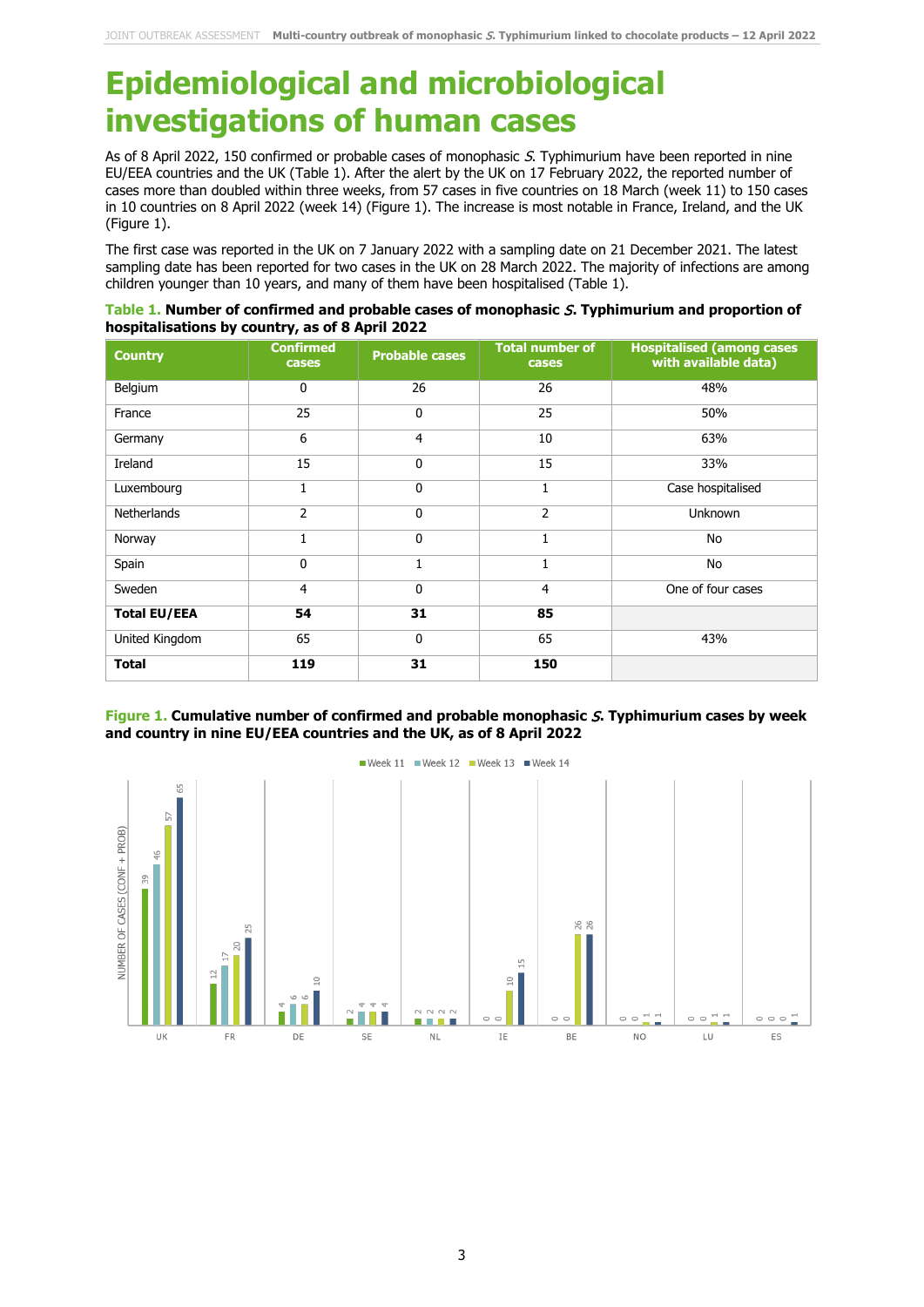### **Information from patient interviews**

The first interviews in the UK indicated that more cases than expected had consumed specific chocolate products of a common brand (Brand A) prior to illness. Subsequent interviews of cases in other countries strengthened the hypothesis of these chocolate products as likely vehicles of infections.

As of 8 April, 88 of 101 (87.1%) interviewed cases in 10 countries had reported consumption of various types of chocolate products of Brand A, mainly milk chocolate eggs with a small toy inside and/or small oval shaped, bitesized chocolate pralines.

# **Microbiological and environmental investigations of food and control measures**

This section summarises country-specific information on microbiological investigations and traceability analyses of the chocolate products, and control measures implemented by the involved countries as reported through the Rapid Alert System for Food and Feed (RASFF) alert notification 2022.1799 as of 8 April 2022 14:30 (72 follow-ups - fup72). A visual representation describing the traceability and control measures for chocolate products linked to food exposure information, and testing information linked to the Company A is provided in Figure A1 (Annex 1).

On 25 March 2022 the European Commission sent an alert through RASFF (RASFF alert notification 2022.1799) of an ongoing foodborne outbreak of infections caused by monophasic Salmonella Typhimurium. According to the food exposure information reported by the public health authorities in the United Kingdom (UK), Germany, France, and Sweden, different types of chocolate products from Brand A produced by Company A were suspected to be the vehicle of the infection. Company A has plants in Belgium (Belgian Processing Plant B), France, Germany, Ireland, Italy and Poland that produce different products, including chocolate products of Brand A (fup23).

**On 8 April 2022, the food safety authority in Belgium informed through RASFF that the investigation in the Belgian Processing Plant B had shown that the plant had not been able to provide the necessary guarantees concerning its management of the contamination and was therefore not able to guarantee the safety of its products. The food safety authority decided to withdraw the authorisation for production of the Belgian Processing Plant B. Company A therefore decided to extend the recall to all batches of Brand A products manufactured in this facility, regardless of lot number or expiration date. Company A will inform all its business units in the different countries. They will in turn inform the local authorities. The food safety authority in Belgium has taken all the necessary measures concerning the Belgian Processing Plant B (**fup71**).**

A summary of the investigations and control measures taken in each country as of 8 April 2022 is described below.

### **The United Kingdom**

The epidemiological investigation performed by the public health authority in the UK pointed to chocolate products of Brand A from Company A as a possible vehicle of the infection. The UK's food safety authority and competent authorities had discussed the issue with Company A and provided additional information  $(f\omega p42)$ .

On 2 April 2022, the food safety authority in the UK issued a public warning to recall Product A (different sizes) with expiring dates up to October 2022 and a product withdrawal of Product B and other chocolate products with expiry dates between July and August. On 6 April 2022, the recall was extended to Product B of Brand A with expiring dates between April 2022 and August 2022, and to other chocolate products from the same brand that had been manufactured at the Belgian Processing Plant B too (fup42). Additional publications on the Food Safety Authority's website were also made on each date of the recall and public warnings to inform consumers the product recall was linked to a foodborne outbreak (2 April and 6 April).

### **Belgium**

In Belgium, Company A produces products of Brand A (Product A, Product B, Product D, Product E) and other chocolate products of a different brand (Product F) in a single plant (Belgian Processing Plant B) (fup23).

On 5 April 2022, the food safety authority in Belgium reported in RASFF that official controls were ongoing at the Belgian Processing Plant B and official samples were collected from raw materials, finished products, from the external deposit of the plant, and from various retailers. Microbiological analyses are ongoing (fup20).

The Belgian Processing Plant B's own-check plan consists of microbiological analysis on finished products, raw materials, and surfaces. In particular, the Belgian Processing Plant B performs daily Salmonella testing of semifinished and finished products on sampling equal to 250g for each analysis (*fup23*). The Belgian Processing Plant B only releases compliant final products onto the market. The leading time from manufacture to shelf is between 55 and 60 days ( $fup42$ ). Company A communicated that some of the raw materials used are similar across various products. The supplier of the raw materials for products of Brand A is batch-dependent (two or three suppliers for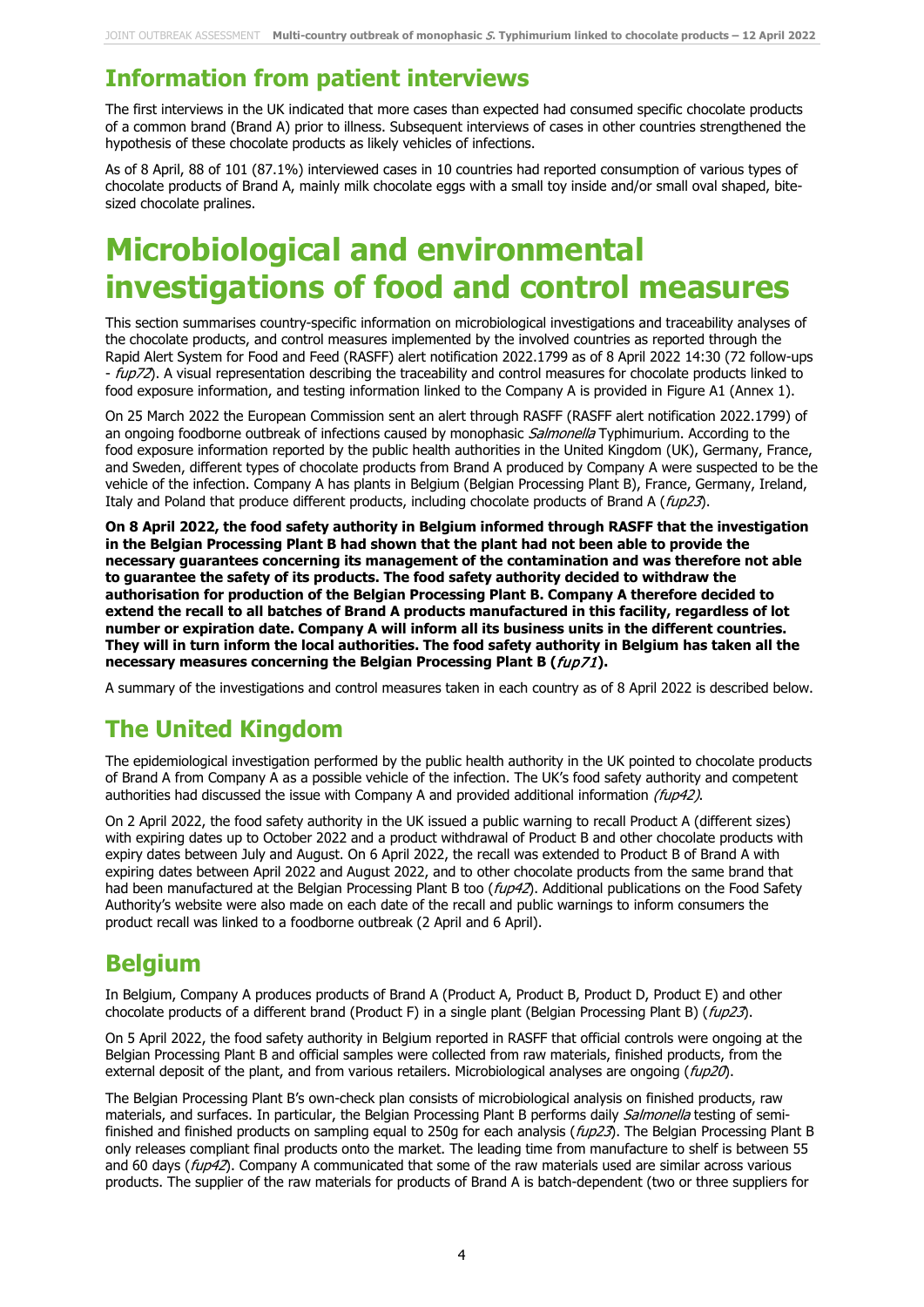raw materials), but there have been no changes in suppliers, recipes or manufacturing process in the past year (fup42). In addition, Company A communicated that the shelf-life of Product A and of other products of Brand A is 270 days for the UK, while in Europe this is 225 days (fup42).

The food safety authority in Belgium informed that within the framework of the own-check analyses, Salmonella was recorded on 15 December 2021 from a semi-finished product produced on 12 December 2021 (fup23, fup42), specifically on the surface and in residual raw materials samples taken from buttermilk tanks (fup42). The food safety authority in Belgium was informed about this *Salmonella* finding at the beginning of April 2022 (fup20). In January, other samples on semi-finished and finished products and surface analyses were also positive for Salmonella. The last Salmonella-positive results were recorded by the Belgian Processing Plant B on 11 January 2022 (fup42), from two buttermilk tanks.

A total of nine isolates from this finding (fup10, fup13), all referring to samples of semi-finished products made at the Belgian Processing Plant B, were submitted between 5 January 2022 and 8 February 2022 by Company A to an Italian laboratory for serological and molecular typing. The exact dates of sampling and the sample matrixes linked to these isolates were not reported to RASFF. All isolates were typed as monophasic Salmonella Typhimurium ST34. WGS analysis of four out of nine isolates based on cgMLST V2 as implemented in EnteroBase [1] showed identical profiles as of the outbreak strain and revealed the presence of the following antimicrobial resistance genes: aac(3)-IId, strB, aadA1, aph(3')-Ia, aadA2, strA, sul2, sul3, dfrA12, tet(M), tet(B), cmlA1, floR, bla<sub>TEM-1B</sub>, and  $lnu(F)$  (fup17). Five out of nine isolates do not match the outbreak strain. However, the WGS analysis based on cgMLST V2 as implemented in EnteroBase [1] revealed that they form a different cluster at 0-1 allelic distance from each other  $(fup17)$ .

Following an internal procedure of the Belgian Processing Plant B, the root cause analysis of the positivity findings in the Belgian Processing Plant B identified the butter circuit as the point of origin of contamination ( $f\omega p42$ ). After the positive finding of 15 December 2021, the production was stopped (except for the production line of Product F which was physically separated), the affected semi-finished product was destroyed (fup23), and deep cleaning of whole lines was carried out ( $f\omega p42$ ). Production was restored after microbiological negative results. The plant activated emergency protocol affecting all production, and released final products after negative test results (*fup42*). In addition, the concerned finished products, i.e., Product A and Product B, that were produced from 10 December 2021 until 15 December 2021 were blocked by the Belgian Processing Plant B and stored in an external storage deposit (fup20). The products were released to the market after an internal investigation of the traceability of the semi-finished products used for the production of final products ( $fup20$ ,  $fup42$ ). After the positive finding on 11 January 2022, the production was stopped, the butter circuit was bypassed, and the entire line was deep cleaned. Production was progressively restored ( $f\psi$ 42). The butter circuit was further dismantled and cleaned by an external company, and was reconnected to the production after negative results were obtained. Salmonella was not detected since the restore of the production ( $f\omega p42$ ).

As a result of the *Salmonella* detection on 15 December 2021, the Belgian Processing Plant B of Company A increased the amount of samples taken and the frequency of the sampling on the semi-finished and finished products, and on the production environment starting from the communication of the *Salmonella* detection on 15 December 2021 until March 2022, and released the product onto the market after testing Salmonella negative (fup20). The Belgian Processing Plant B tests the samples using validated PCR methodology after enrichment (fup42).

As of 7 April 2022, the food safety authority in Belgium reported in RASFF that the Belgian Processing Plant B of Company A has been conducting a recall in the concerned countries. Specifically, recall includes Product A, Product B (sold alone and as component of the mix packages), Product E and Product D with different batch numbers (batches concerned with expiry dates between April 2022 and November 2022) produced at the Belgian Processing Plant B (fup20, fup23). In addition, the recall also includes mix packages of chocolate products assembled in other processing plants of Company A but containing products produced at the Belgian Processing Plant B. These products had been distributed widely including EU/EEA and several third countries across the globe (fup20, fup28, fup38, fup39). This voluntary and precautionary recall was performed by Company A based on the Salmonella detection on 15 December 2021 in the Belgian Processing Plant B and on the epidemiological studies performed by the public health authorities in different countries, including the first case detection in the UK on 21 December 2021 (fup20).

From 8 April 2022, based on the outcome of investigations performed by the food safety authority in Belgium showing that the plant has not been able to provide the necessary guarantees concerning its management of the contamination and is therefore not able to guarantee the safety of its products, the food safety authority decided to withdraw the authorisation for production of the Belgian Processing Plant B. At the same time, Company A decided to extend the recall to all batches of all products of Brand A produced at the Belgian Processing Plant B (fup71).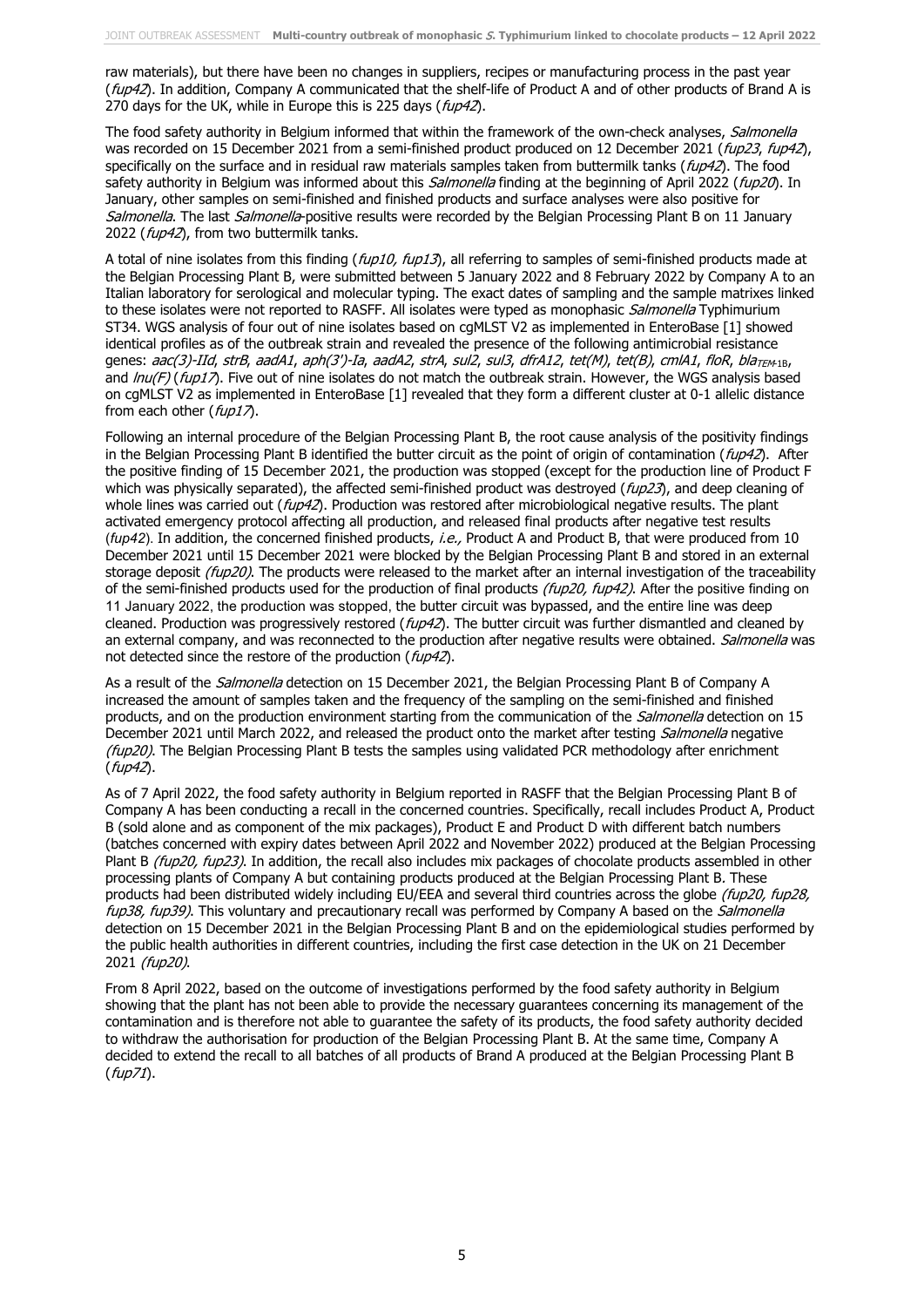### **Germany**

In Germany, Company A produces different products of Brand A (including Product A) and other chocolate products of different brands in a single plant (German Processing Plant A) ( $f\omega p23$ ).

The food safety authority in Germany provided the traceability of the chocolate products that had been mentioned by the interviewed cases and that had a distribution link with the German Processing Plant A. The food safety authority clarified that Product B among those mentioned by the cases originated from the Belgian Processing Plant B.

The German Processing Plant A performs 150 microbiological self-checks daily and 35 000 per year (fup1). The German headquarters of Company A is exclusively responsible for the traceability within Germany ( $fup29$ ). On 25 March 2022, the food safety authority in Germany reported in RASFF that the German Processing Plant A was inspected on 25 March 2022. Twenty-six official food samples were collected from different batches of chocolate products of Brand A (fup1).

An additional 17 samples of different products of Company A expiring in 2022 and 2023, including Product A, Product B and other products were collected in Hamburg on 28 and 29 March 2022 by the food safety authority in Germany (place of sampling was not available in RASFF). All samples tested negative for Salmonella (fup24).

In addition, samples of chocolate products were collected from retailers and from consumers. At consumer level, samples were collected from opened packages of Product C of Brand A, but also from other products of other brands of different companies (Product G of the Brand B and Product H belonging to Brand C). Salmonella was not detected in the collected samples (analysis performed by culture and/or PCR) (fup4).

Moreover, the food safety authority in Germany informed that 14 official samples from Product B of Brand A, originating from the Belgian Processing Plant B, were further collected on 30 March 2022 at retail level and at consumer level (one sample from an open package collected from a sick person). Salmonella was not detected (analysis performed by culture and/or PCR).

On 5 April 2022, a press release was issued by Company A in Germany to recall chocolate products of Brand A that had been produced at the Belgian Processing Plant B, sold alone or in a mix package, including Product A, Product B, Product C, Product D, Product E, and other chocolate products of Brand A with best before date between April and September 2022 (fup28).

On 8 April 2022, the existing recall was extended by Company A to all best-before dates.

### **Italy**

In Italy, Company A produces products of Brand A in four processing plants: Italian Processing Plant C, Italian Processing Plant D, Italian Processing Plant E and Italian Processing Plant F. Company A informed that none of the semi-finished products produced at the Belgian Processing Plant B is used at the Italian Processing Plants (fup23).

On 6 April 2022, the food safety authority in Italy informed about precautionary measures taken by Company A. Concerning products produced at the Belgian Processing Plant B subjected to voluntary recall at European level, Company A informed, with regards to the Italian market, the following decisions:

- Product A: the product is not subject to recall in Italy since it is no longer present on the market; they were seasonal products for the Christmas time, and they are not available on the Italian market since January 2022 due to the seasonal withdrawal performed by Company A
- Product B: products with expiry dates between May 2022 and August 2022 are subject to precautional recall in Italy (fup32)
- Product E and Product D: products are not subject to recall in Italy since they are not currently present on the national territory.

In addition, the food safety authority in Italy reported that Product B had been distributed from Italy also to San Marino and Vatican City (fup34).

#### **France**

On 6 April 2022, the food safety authority in France reported that official controls were ongoing at the French Processing Plant G of Company A and that the cases' purchases were being investigated too (fup6, fup44). On 7 April 2022, the food safety authority in France reported that chocolate products manufactured at the Belgian Processing Plant B from Brand A were withdrawn: Product A with expiry dates between April 2022 and October 2022, Product B with expiry dates between April 2022 and August 2022, Product C with expiry date to August 2022, and Product E with expiry dates between April 2022 and August 2022 (fup54).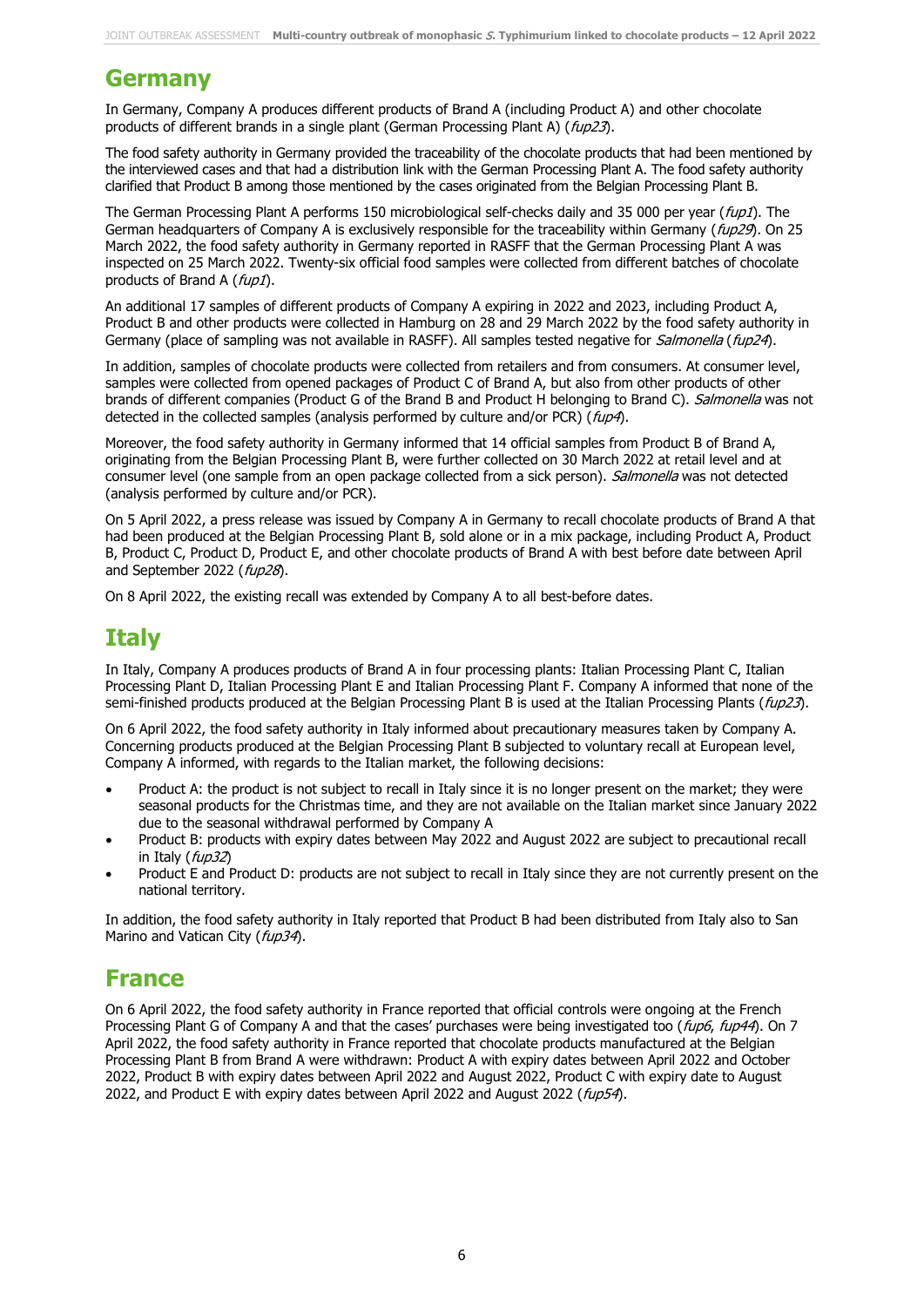## **Ireland**

On 6 April 2022, the food safety authority in Ireland informed that Company A recalled Product A with best before dates up to October 2022 (fup47). In addition, Product B, Product E, and other chocolate products of Brand A with best before dates between April and August 2022 were recalled. Point-of-sale recall notices had been displayed in stores supplied with the implicated batches. A food alert for action was published. (fup14, fup30).

## **The Netherlands**

On 6 April 2022, the food safety authority in the Netherlands reported that Product A, Product B, Product C, Product D, and other chocolate products of Brand A expiring between March 2022 and October 2022 were recalled by Company A in the Netherlands and public warning was issued by the same Company A after which the food safety authority also published a public warning  $(f\omega\beta1)$ . The products had been further distributed by several Dutch distributors to recipients in Belgium, Germany, France, Luxembourg, Aruba and Canada (fup36, fup37, fup40, fup41).

## **Portugal**

On 6 April 2022, the food safety authority in Portugal informed that control measures were implemented, and a public warning was issued. The following products produced at the Belgian Processing Plant B were recalled: Product A, Product B, expiring between May 2022 and August 2022, Product C with expiring dates in April and in August, Product D and other chocolate products of Brand A (fup33, fup35, fup50, fup59).

### **Sweden**

On 6 April 2022, the food safety authority in Sweden reported that Product A, Product B, Product D, and Product E, expiring between April and October 2022 and manufactured at the Belgian Processing Plant B, were recalled and a public warning was issued (fup43).

### **Luxembourg**

On 5 and 6 April 2022, the food safety authority in Luxembourg issued public warnings to recall chocolate products from Brand A: Product A, Product B, Product C and other chocolate products from Brand A (fup44).

The food safety authority in Luxembourg informed that following the implementation of the recalls by Company A, 23 official samples were collected and analysed by PCR on 7 April 2022. Salmonella was not detected. Further analyses by culture and by immunoassay method were both negative.

## **Spain**

On 6 April 2022, the food safety authority in Spain informed that chocolate products from Brand A distributed in Spain were recalled as precautionary measures. Specifically, Product B with expiry dates between May and August, and other chocolate products, with expiry dates between May and August (fup62).

## **Hungary**

On 6 April 2022, the food safety authority in Hungary published a public warning to recall chocolate products from Brand A as precautionary measures: Product B, Product D, Product C, Product E and other chocolate products from Brand A with expiry dates between May and August 2022 (fup52).

## **Finland**

On 7 April 2022, the food authority in Finland issued a public warning to recall chocolate products manufactured at the Belgian Processing Plant B from Brand A as a precautionary measure: Product A, Product B and Product E with best before dates between May and October 2022 (fup56).

#### **Norway**

On 7 April 2022, the food safety authority in Norway informed that chocolate products manufactured at the Belgian Processing Plant B from Brand A were withdrawn: Product A, Product B, Product D and Product E (fup57).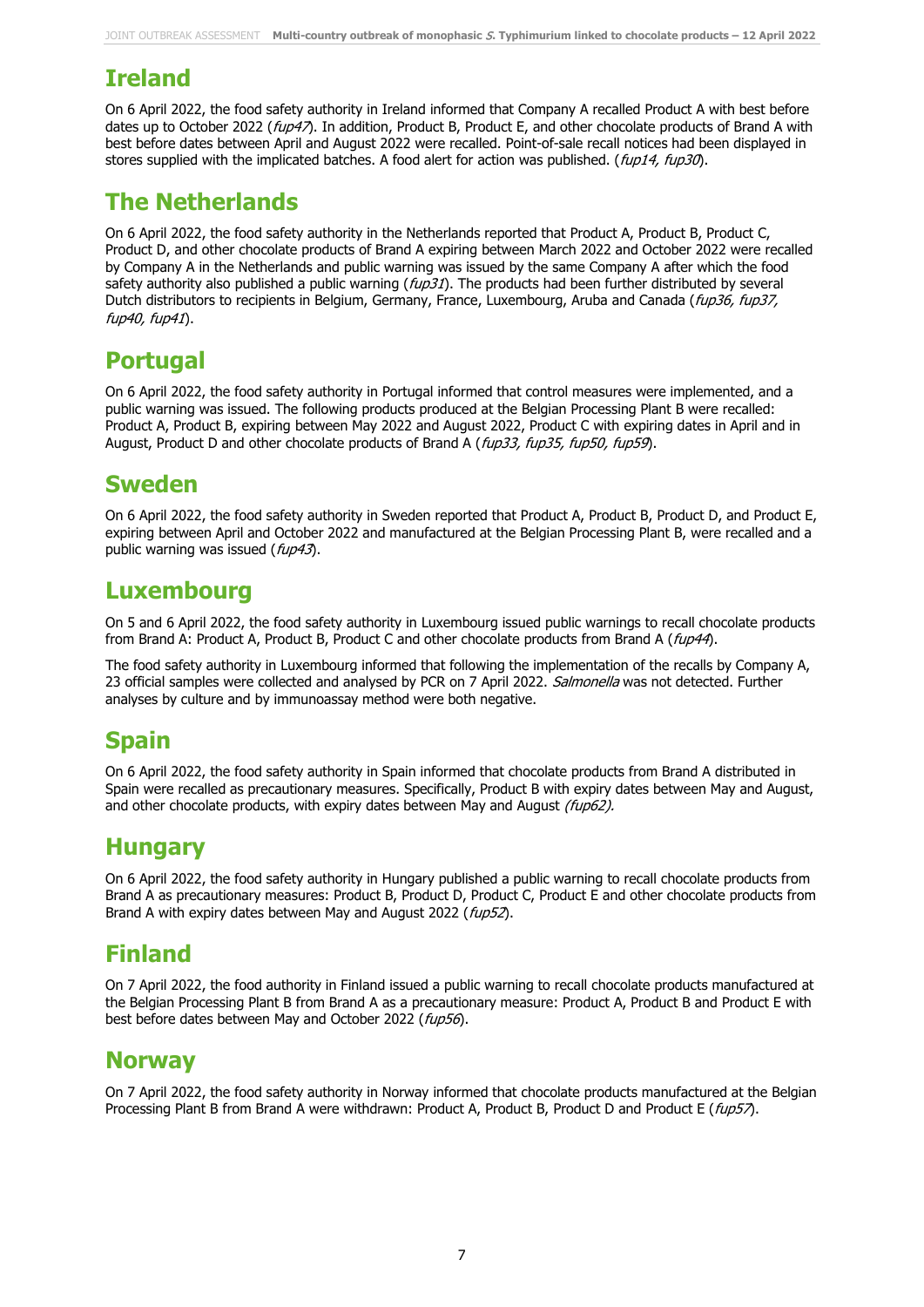## **Iceland**

On 7 April 2022, the food safety authority in Iceland issued a public warning to recall chocolate products from Brand A: Product A (fup58).

## **Czechia**

On 8 April 2022, the food safety authority in Czechia reported that the Czech operator of Company A had a videoconference on 3 April 2022 with Company A headquarters, and over the following days, specific products and batches were gradually specified by Company A. On 6 April 2022, the Czech operator of Company A provided to the food safety authority in Czechia the list of implicated products, which were distributed to the Czech and Slovak market. In addition, the Czech operator of Company A informed via social media and a press release the recall of chocolate products manufactured at the Belgian Processing Plant B from Brand A as a precautionary measure: Product B, Product D, Product C, Product E and other chocolate products from Brand A with expiry dates between April and September 2022 (*fup61*). The Czech operator of Company A only supplies the products from Company A to Czechia and Slovakia. The Czech operator of Company A asked its recipients in Czechia and Slovakia to withdraw the products from the market and return them to its warehouse in Czechia, after which they would be disposed of. On 7 April 2022, the food safety authority in Czechia carried out an inspection at the Czech operator of Company A. During the inspection, official samples from 10 randomly selected products (chocolate, confectionery expiring in 2022 and 2023) including Product B and other products, were taken to determine the presence of *Salmonella* (fup61). All tested samples were negative for *Salmonella*. Further 14 samples were collected on the market (results pending).

### **Denmark**

On 8 April 2022, the food safety authority in Denmark reported that chocolate products manufactured at the Belgian Processing Plant B from Brand A were withdrawn: Product A with expiry dates between June 2022 and October 2022, Product B with expiry dates between May 2022 and August 2022, Product D with expiry dates between April 2022 and August 2022, and Product E with an expiry date of August 2022 (fup67).

## **Croatia**

On 8 April 2022, the food safety authority in Croatia issued a public warning to alert on the recalls implemented by Company A regarding Product B, Product C and other chocolate products from Brand A with expiry dates between May 2022 and October 2022 (fup75).

## **Romania**

On 8 April 2022, the food safety authority in Romania issued a public warning to recall chocolate products as a precautionary measure from Brand A: Product B, Product D, Product A, Product C and other chocolate products from Brand A with expiry dates between April and October 2022 (fup72).

## **Slovakia**

On 7 April 2022, the food safety authority in Slovakia reported that chocolate products manufactured at the Belgian Processing Plant B from Brand A were recalled: Product B with expiry dates between May 2022 and August 2022, Product C with expiry dates between February 2022 and September 2022, Product D with expiry dates between April 2022 and July 2022, Product E with expiry dates between July 2022 and August 2022, and other chocolate products from Brand A with expiry dates between April and August 2022 (fup53). In addition, the food safety authority informed that Company A withdrew from the market in Slovakia all batches from Brand A: Product B, Product C, Product D, Product E, and other chocolate products.

### **Greece**

On 8 April 2022, Company A informed the food safety authority in Greece that, as a precaution, they have taken the decision to voluntarily recall certain lots of chocolate products in Greece manufactured at the Belgian Processing Plant B: Product B and Product D. On 6 and 8 April 2022, the food safety authority in Greece also issued a public warning to inform consumers and it is monitoring the recall of the involved products.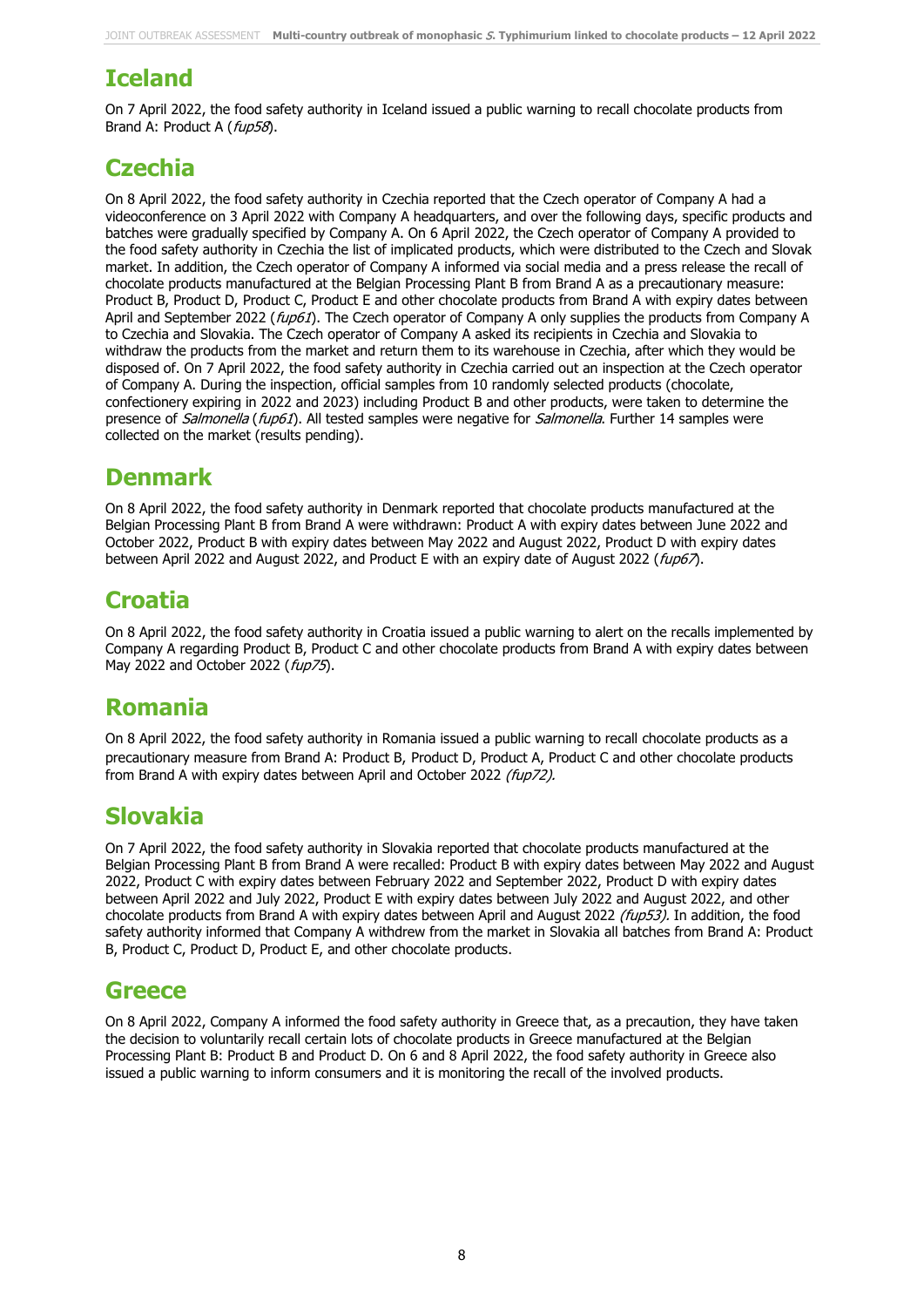## **European whole genome sequencing analysis of human and non-human isolates**

The EURL-Salmonella launched a consultation for submitting sequences of monophasic S. Typhimurium isolated from food between January 2021 and June 2022. As of 8 April 2022, National Reference Laboratories (NRL) in 10 countries had replied: Czechia, Cyprus, Germany, Ireland, Latvia, Malta, Slovenia, Spain, Switzerland, and the Netherlands. None of the identified sequenced isolates either matched the outbreak strain or were epidemiologically linked to the outbreak.

The Italian laboratory that typed the isolates from the Belgian Processing Plant B submitted to EFSA the genome sequences of nine monophasic S. Typhimurium isolates from samples of semi-finished products. The nine nonhuman isolates were analysed together with 24 human isolates of HC5\_296366, including the two representative isolates of the outbreak strain, shared publicly by UKHSA and available in European Nucleotide Archive (ENA). CgMLST analysis was performed in EFSA using chewBBACA version 2.8.5 [\(https://github.com/B-](https://github.com/B-UMMI/chewBBACA)[UMMI/chewBBACA\)](https://github.com/B-UMMI/chewBBACA) using the schema as described by Rossi et al. 2018 [3] for Salmonella enterica made available by chewie Nomenclature Server [4] at [https://chewbbaca.online/species/4.](https://chewbbaca.online/species/4) Isolates with more than 1% of missing loci (32 over a total of 3 225 loci) were excluded from the analysis. The minimum spanning tree was constructed using MSTree V2 algorithm as implemented in GrapeTree v1.5.0 [5] and shown in figure 2.

The analysis shows the presence of two distinct clusters at 62 allelic differences from each other. One cluster includes the representative isolates of the outbreak strain (SRR17830210 and SRR18021617), all human isolates from HC5\_296366 and four non-human isolates from the Belgian Processing Plant B. The second cluster includes only the non-human isolates from the Belgian Processing Plant B that belong to a different EnteroBase cgMLST hierarchical cluster designation HC5\_298160.

#### **Figure 2. Minimum spanning tree of 24 human (dark blue) and nine non-human (light blue) monophasic** Salmonella **Typhimurium isolates**

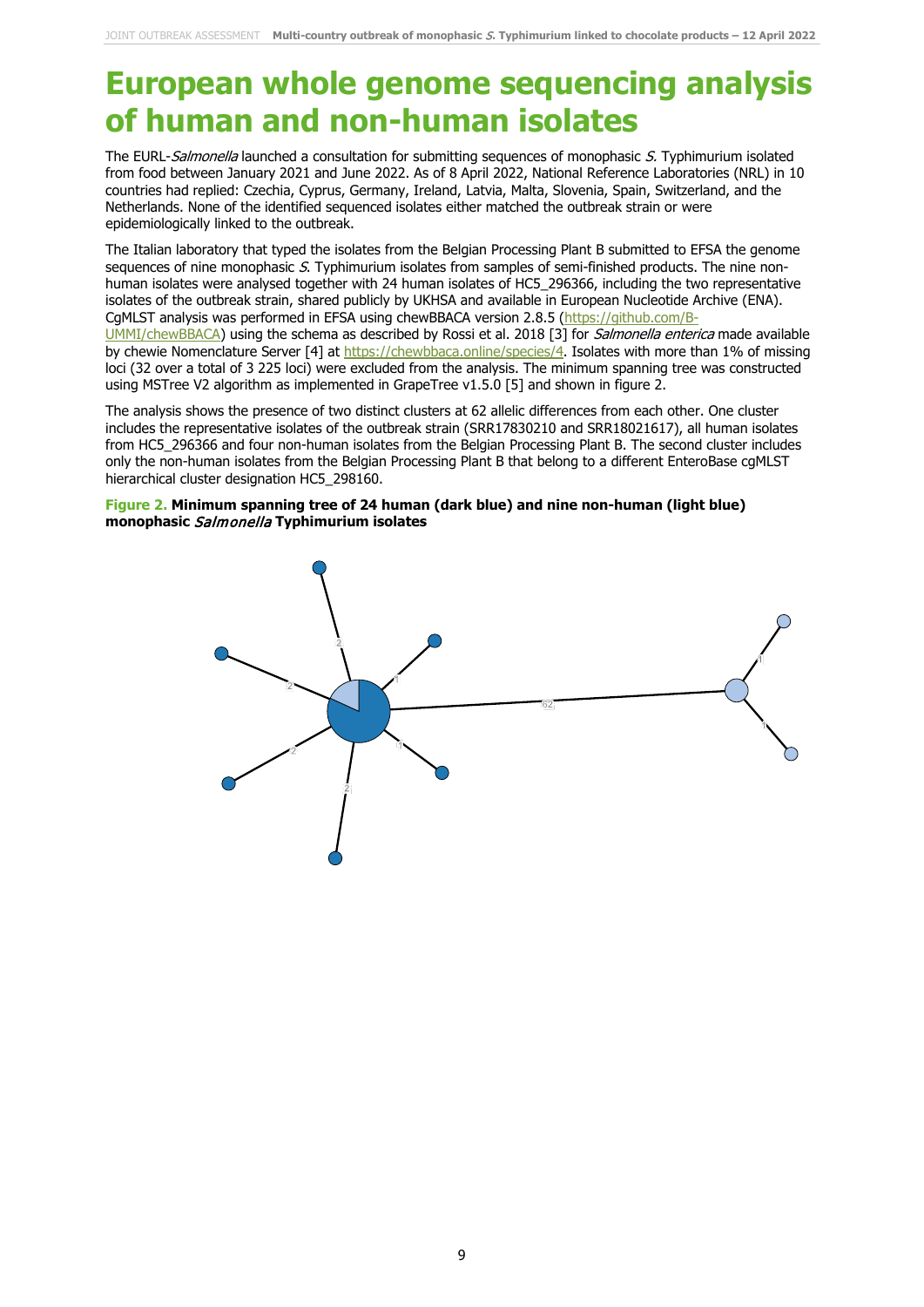# **ECDC and EFSA risk assessment for the EU/EEA**

As of 8 April 2022, 150 cases of monophasic S. Typhimurium ST34 have been identified in nine EU/EEA countries and the UK since 21 December 2021 (sampling date for a first identified case in the UK). The two most recent cases have sampling dates of 28 March 2022 in the UK. Most cases are in children younger than 10 years, and an exceptionally high proportion of cases have been hospitalised. Case interviews (88/101 in 10 countries) suggest chocolate eggs with a surprise toy inside (Product A) and small oval shaped, bite-sized chocolate pralines (Product B) of Brand A as likely vehicles of infection, both produced by Company A in Belgium.

At the Belgian Processing Plant B of Company A, monophasic S. Typhimurium matching the representative outbreak strain was identified on 15 December 2021 in own-check samples collected from residual raw materials from buttermilk tanks. The processing step involving buttermilk was identified by the Belgian Processing Plant B as the point of the contamination involving the production of both Products A and B. It is worth noting that Product A was identified in several countries, including the UK, as the most frequently reported product consumed by cases and that for the UK market it is only produced at the Belgian Processing Plant B. Moreover, Product B was one among those products mentioned by the cases and also originated from the Belgian Processing Plant B.

Considering that the average time from production to retail is approximately 60 days, the first identified case in the UK on 21 December 2021 cannot be explained by the contamination detected in the Belgian Processing Plant B in December. This suggests that if the Belgian Processing Plant B was the sole source of the infection, the contamination in the production line occurred earlier. Based on this information, public warnings were issued by the national competent authorities in different countries. Then, initially Company A implemented voluntary and precautionary recalls of Product A, Product B and of other products of Brand A produced at the Belgian Processing Plant B with expiry dates from April to October 2022, based on the *Salmonella* detection on 15 December 2021 in the Belgian Processing Plant B and on the epidemiological studies in different countries, including the first case detection in the UK on 21 December 2021. On 8 April 2022, the official controls performed by the food safety authority in Belgium showed that the plant was not able to guarantee the safety of its products. Therefore, the food safety authority decided to withdraw the authorisation for production of the Belgian Processing Plant B. At the same time, Company A decided to extend the recall to all batches of all products of Brand A produced at the Belgian Processing Plant B.

This is a rapidly evolving outbreak of monophasic S. Typhimurium with children at most risk for severe infection. The high hospitalisation rate warrants specific attention and based on antimicrobial susceptibility testing, the outbreak strain seems to be susceptible to azithromycin, ciprofloxacin, meropenem and cephalosporins including cefotaxime and ceftazidime. Considering the type of the implicated chocolate products, which are widely consumed by children, and Easter approaching, the initiation of recalls and withdrawals of the suspected chocolate products in several countries is well justified as immediate control measures. It is likely that cases in other countries may have remained undetected due to limited capability for sequencing.

The recalls and withdrawals launched worldwide will reduce the risk of further infections. However, there are several information gaps that need to be investigated further to understand the root cause, timing and possible factors behind the contamination, including the evaluation of the possibility of the wider use of contaminated raw material in other processing plants.

# **Options for response**

ECDC continues the prospective monitoring of reported cases on its website and encourages Member States to be alert for, and investigate, human infections with monophasic S. Typhimurium strains that have multi-drug resistance profiles, particularly showing resistance or having resistance markers to kanamycin/gentamicin, trimethoprim or cotrimoxazole (trimethoprim-sulfamethoxazole), and chloramphenicol. Further sequencing of such isolates is recommended. ECDC encourages countries to interview those cases for possible exposure to chocolate products described in this ROA. Any new information on human cases linked to this event should be reported in EpiPulse under the event 2022-FWD-00014. ECDC can offer sequencing support for countries with limited or no WGS capacity. Notifications in the Early Warning and Response System (EWRS) should be issued if the appropriate criteria are fulfilled. ECDC further encourages public health authorities to cooperate closely with food safety authorities.

EFSA encourages Member States to perform sequencing of monophasic  $S$ . Typhimurium food isolates related to the RASFF notification 2022.1799 and/or linked to the present cluster either microbiologically (serogroup or ST) or epidemiologically (e.g. consumption of chocolate products by human cases or isolates linked to the company involved as in RASFF 2022.1799), and to share these sequences with EFSA and the EURL for Salmonella. Further information about food traceability investigation can be requested from the RASFF contact point for the relevant countries. EFSA can offer sequencing support to those countries that have no capacity (on request via [roa](mailto:roa-efsa@efsa.europa.eu)[efsa@efsa.europa.eu\)](mailto:roa-efsa@efsa.europa.eu).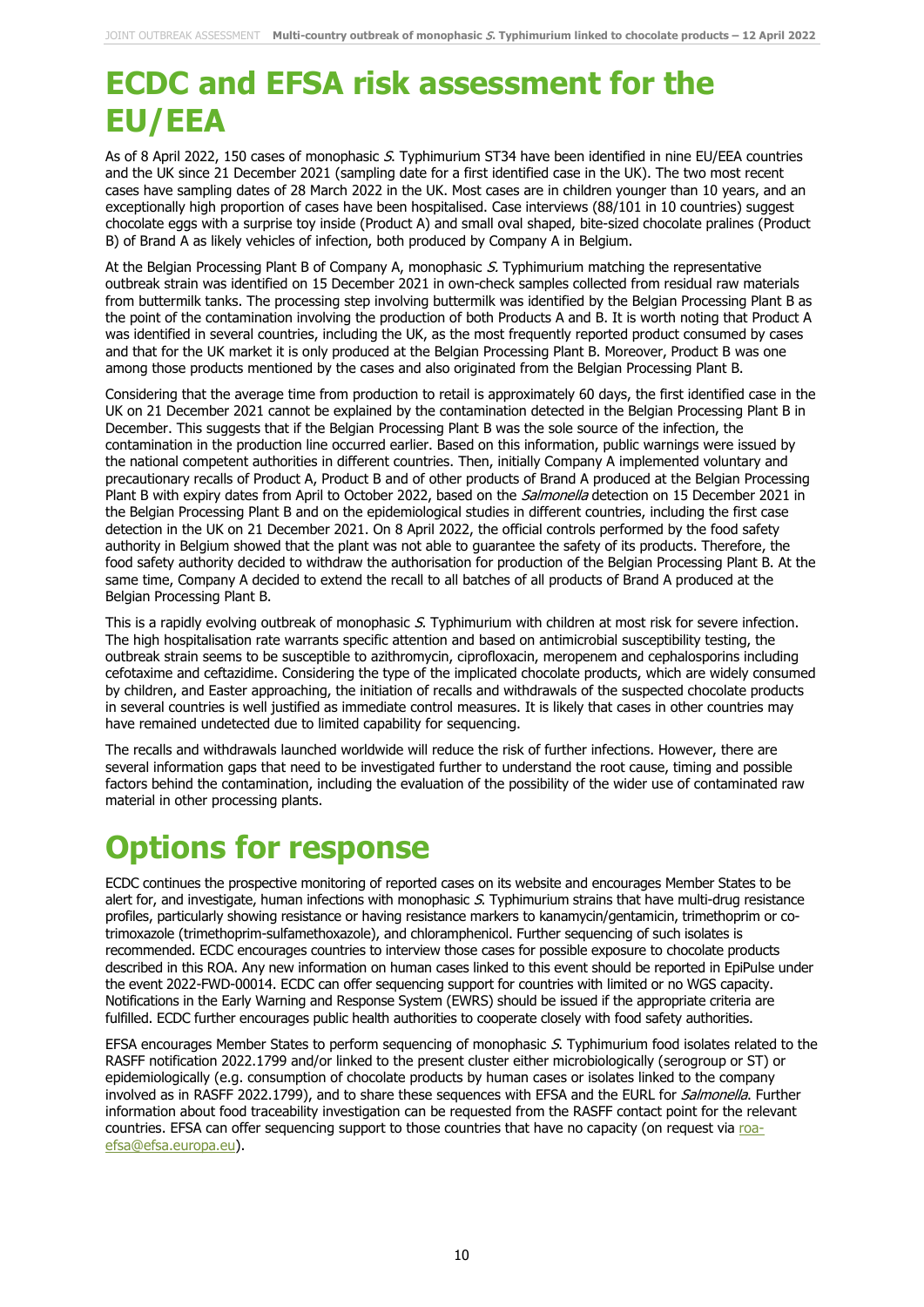# **Source and date of request**

DG SANTE, EFSA, and ECDC agreed on 4 April 2022 to produce a Rapid Outbreak Assessment. ECDC sent an official request to EFSA on 4 April 2022 and EFSA accepted it on 5 April 2022.

# **Consulted experts and national contact points**

**ECDC experts (in alphabetical order):** Áine Collins, Johanna Takkinen, Therese Westrell

**EFSA staff (in alphabetical order):** Lorena Corredor Barrera, Ernesto Liebana, Denise Pezzutto, Valentina Rizzi, Mirko Rossi, Eleonora Sarno.

#### **Public health experts consulted for data and fact validation:**

**Belgium**: Dieter Van Cauteren, Valeska Laisnez, Wesley Mattheus, Inne Nauwelaers (Sciensano); **Czechia:** Ondřej Daniel (National Reference Laboratory for Salmonella, National Institute of Public Health), Michaela Špačková (Department of Infectious Diseases Epidemiology, National Institute of Public Health); **France**: Maria Pardos de la Gandara and François-Xavier Weill (Institut Pasteur, Centre National de Référence des

E. coli, Shigella et Salmonella); Nathalie Jourdan-da Silva and Henriette de Valk (Santé publique France); **Germany**: Sandra Simon (National Reference Centre for Salmonella and other bacterial enteric pathogens, Robert Koch Institute); Gerhard Falkenhorst and Raskit Lachmann (Department of Infectious Disease Epidemiology, Robert Koch Institute);

**Ireland**: Patricia Garvey, Sarah Gee, and Paul McKeown (Health Protection Surveillance Centre); Martin Cormican and Niall De Lappe (National *Salmonella, Shigella* and Listeria Reference Laboratory, University Hospital Galway); Charlotte Salgaard Nielsen, ECDC Fellowship Programme, Field Epidemiology path (EPIET) (European Centre for Disease Prevention and Control and Health Protection Surveillance Centre);

**Luxembourg**: Joël Mossong and Anne Vergison (Health Directorate); Catherine Ragimbeau (National Health Laboratory);

**The Netherlands**: Maaike van den Beld and Roan Pijnacker (National Institute for Public Health and the Environment);

**Norway**: Lin T. Brandal and Heidi Lange (Institute of Public Health);

**Spain:** Silvia Herrera León (National Centre of Microbiology, Instituto de Salud Carlos III), Carmen Varela Martinez (National Centre of Epidemiology, Instituto de Salud Carlos III);

**Sweden**: Rikard Dryselius and Nadja Karamehmedovic (Public Health Agency);

**The United Kingdom**: Marie Chattaway, Suzanne Gokool, Ann Hoban, Lesley Larkin, Jacquelyn McCormick, and Anaïs Painset (United Kingdom Health Security Agency), Derek Brown, Lynda Browning, and John Cowden (Public Health Scotland)

**RASFF contact points:** Austria, Belgium, Bulgaria, Cyprus, Czechia, Switzerland, Germany, Denmark, Estonia, Spain, Finland, France, Greece, Hungary, Croatia, Iceland, Ireland, Italy, Lithuania, Luxembourg, Latvia, the Netherlands, Norway, Poland, Portugal, Romania, Slovakia, Sweden.

#### **National experts consulted by the RASFF contact points:**

**Cyprus**: Herodotos Herodotou (Public Health Services)

**Czechia**: Lenka Bartošová (Agriculture and Food Inspection Authority)

**Estonia**: Jelena Sõgel (Food Department Agriculture and Food Board)

**Finland**: Mika Varjonen (Food Authority), Paula Hietanen (Food Authority)

**Germany:** Beatrice Ladewig (Food Safety Task-Force, Darmstadt Regional Council)

**Greece:** Aikaterini Choupa, Zinovia Fakiridou, Evangelia Foukaraki (Hellenic Food Authority)

**Hungary**: Mária Belláné Apostol (National Centre for Public Health), György Pleva Dr. (Directorate for Food and Feed Safety, National Food Chain Safety Office)

**Ireland**: Martine Brennan (Food Safety Authority)

**Italy**: Giovanni Mattalia, Raffaello Lena, Loredana Iuliano, Valentina Cambiotti (Office 8 DGISAN Ministry of Health), Lucia Decastelli (IZSPLV)

**Luxembourg**: Claude Scholtes (Commissariat alimentaire), Josiane Dahm (Division de la Sécurité alimentaire), François Zimer (Division de la Sécurité alimentaire), Patrick Hau (Commissariat alimentaire).

**The Netherlands**: Coen van der Weijden (Food and Consumer Products Authority)

**Sweden**: Mats Lindblad (Food Agency)

#### **Other experts exceptionally consulted for the provision of technical data:**

**The United Kingdom**: Tracy Bishop, Christine Gathumbi, Caroline Handford, Daniel Lloyd, Glynne Parmenter, Tina Potter (Food Standards Agency).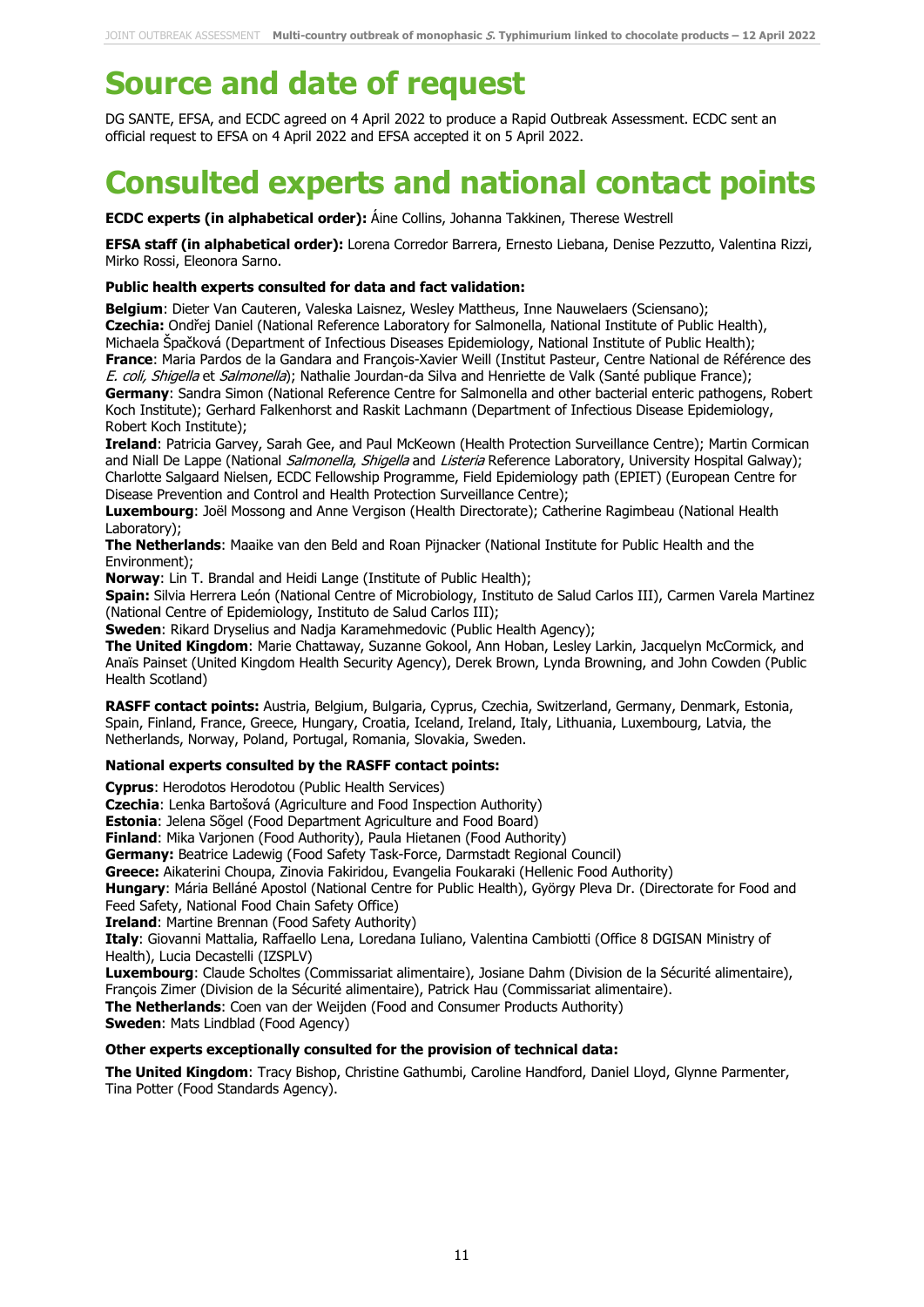# **Disclaimer**

ECDC issued this outbreak assessment document in accordance with Article 10 of Decision No 1082/13/EC and Article 7(1) of Regulation (EC) No 851/2004 establishing a European Centre for Disease Prevention and Control (ECDC), and with the contribution of EFSA in accordance with Article 31 of Regulation (EC) No 178/2002 of the European Parliament and of the Council of 28 January 2002, laying down the general principles and requirements of food law, establishing the European Food Safety Authority (EFSA) and laying down procedures in matters of food safety.

In the framework of ECDC's mandate, the specific purpose of an ECDC-EFSA outbreak assessment is to present different options on a certain matter. The responsibility on the choice of which option to pursue and which actions to take, including the adoption of mandatory rules or guidelines, lies exclusively with EU/EEA Member States. In its activities, ECDC strives to ensure its independence, high scientific quality, transparency and efficiency.

This report was written under the coordination of an internal response team at ECDC, with contributions from EFSA, at the behest of the European Commission based on a mandate requesting scientific assistance from EFSA in the investigation of multinational food-borne outbreaks (Ares (2013) 2576387, Mandate M-2013-0119, 7 July 2013).

All data published in this rapid outbreak assessment are correct to the best of ECDC's and EFSA's knowledge as of 12 April 2022. Maps and figures published do not represent a statement on the part of ECDC, EFSA or its partners on the legal or border status of the countries and territories shown.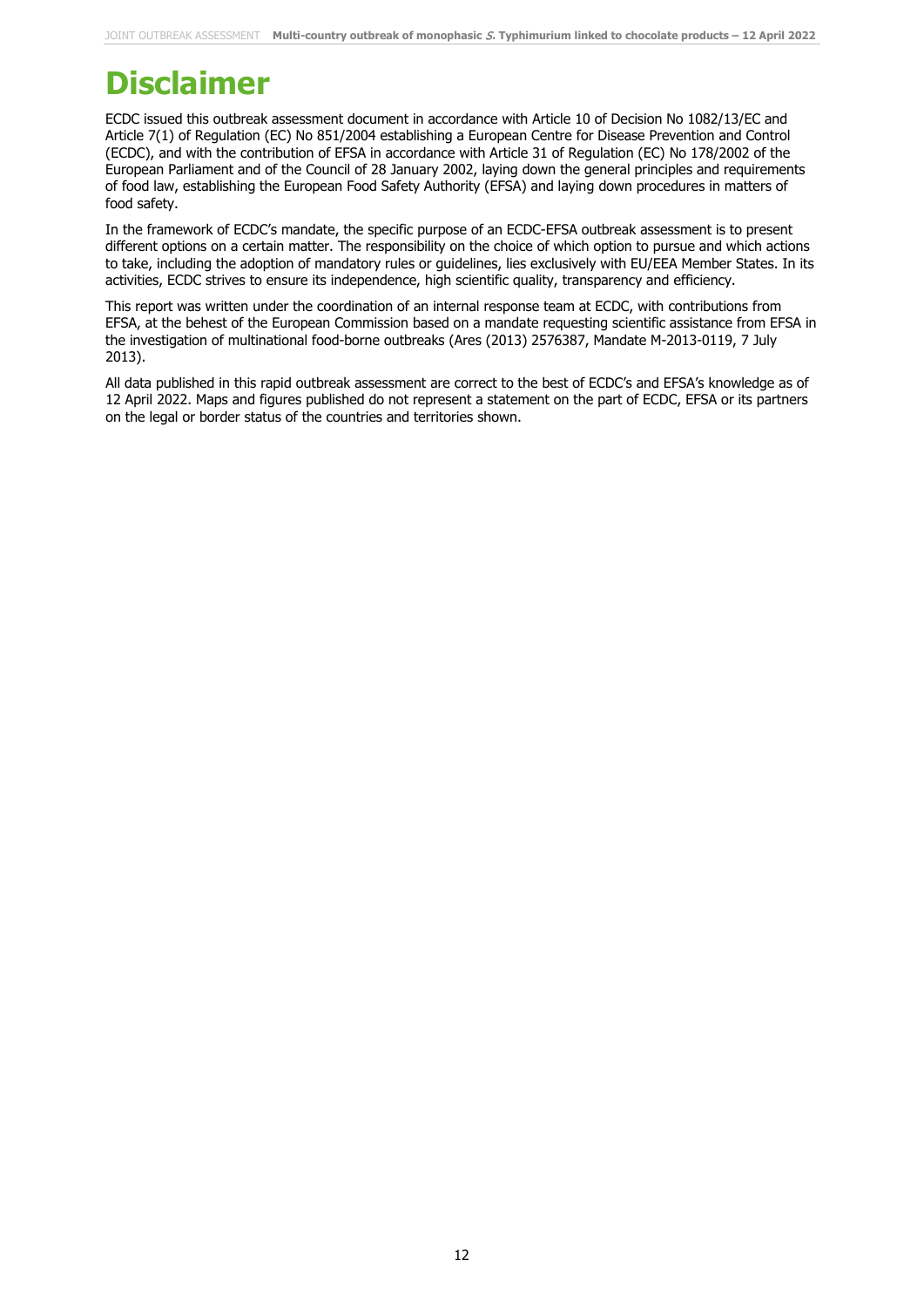# **Annex 1. Food traceability and analyses**

**Figure A1. Graphical representation of the traceability, testing information and control measures for chocolate products linked to food exposure and to Belgian Processing Plant B, as reported by the countries involved under RASFF notification 2022.1799**

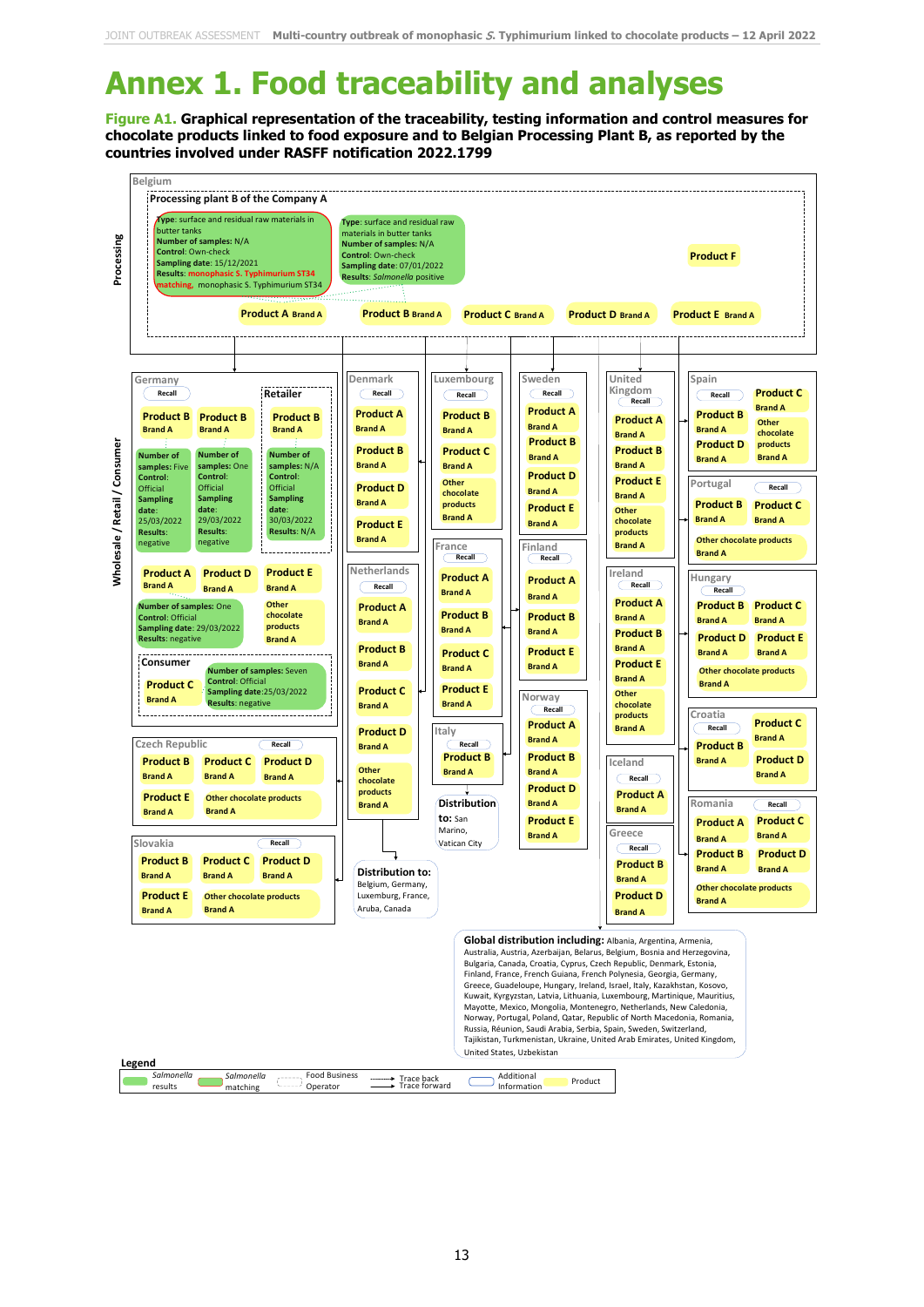# **Annex 2. Disease background**

### **Epidemiology of MDR monophasic** S**. Typhimurium in the EU**

Monophasic Salmonella Typhimurium 1,4,[5],12:i:- is the third most common serovar (or rather variant of Typhimurium) among human *Salmonella* infections in the EU/EEA [6]. Between 2016 and 2020, it accounted for 8.9% of reported salmonellosis cases. The serovar is known for expressing resistance to ampicillin, streptomycin, sulfonamides and tetracycline (resistance pattern ASSuT). However, the strain in the current outbreak is also expressing resistance to aminoglycosides (such as gentamicin and kanamycin), phenicols (such as chloramphenicol), and trimethoprim. Genes conferring resistance to lincosamides have also been identified but are not expressed in most tested isolates. The isolates are susceptible to macrolides, fluoroquinolones and thirdgeneration cephalosporins.

Between 2016 and 2020, 14 EU countries reported antimicrobial susceptibility results for monophasic S. Typhimurium 1,4,[5],12:i:- on the antimicrobial classes mentioned above to TESSy. Of 7 157 tested isolates, only 37 (0.5%) expressed this resistance, with the highest number of cases in 2018 (Figure A2). (Resistance here is considered as either non-wild type, according to EUCAST epidemiological cut-off values, or as decreased susceptibility, according to EUCAST clinical breakpoints). The 37 isolates were reported by 10 of the 14 countries and the cases were either domestically acquired (20 cases) or without information on travel status. Spain accounted for one third of the cases (n=12) but Luxembourg and Ireland reported the highest proportion of monophasic S. Typhimurium with this resistance pattern (3.6% and 2.9% of tested isolates, respectively). Children aged 0-4 years accounted for 30.0% of the cases, and the male-female ratio was 1:1.8.

#### **Figure A2. Number of cases with resistance to the seven antimicrobial classes reported to TESSy, 2016-2020 (N=37)**



#### **Food-borne outbreaks caused by monophasic** S**. Typhimurium linked to chocolate products**

This section summarises country-specific data on foodborne outbreaks associated with monophasic S. Typhimurium in the food categories 'Sweets and chocolate', 'Chocolate', and 'Confectionery products and pastes - chocolate-based product' reported from 2015 to 2020 to EFSA by EU Member States in accordance with the Zoonoses Directive 2003/99/EC. During the years 2015−2019 the United Kingdom was an EU Member State.

For the years 2015–2020, no monophasic S. Typhimurium food-borne outbreaks were reported linked to the food categories 'Sweets and chocolate', 'Chocolate', and 'Confectionery products and pastes - chocolate-based product'.

#### **Occurrence of monophasic** S**. Typhimurium in chocolate products**

This section summarises country-specific data on the occurrence of monophasic S. Typhimurium in the food categories 'Chocolate' and 'Confectionery products and pastes - chocolate-based product' from 2015 to 2020, as reported to EFSA by the EU Member States in accordance with the Zoonoses Directive 2003/99/EC. During the years 2015−2019 the United Kingdom was an EU Member State.

For the years 2015–2020, no units were reported to be positive for monophasic S. Typhimurium.